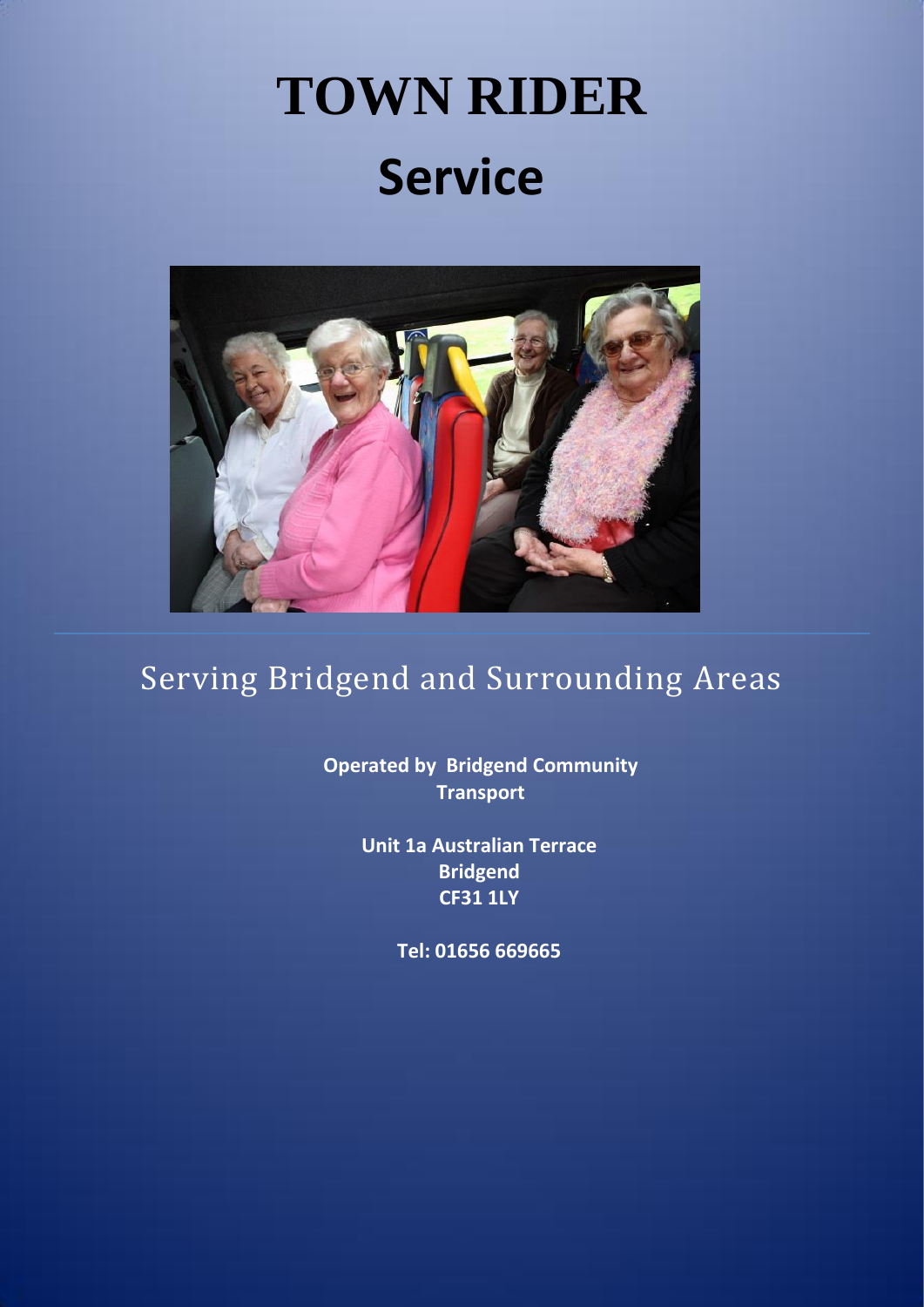### **Contents**

|  | 4.1 Information Needed When you Book3 |  |  |  |
|--|---------------------------------------|--|--|--|
|  |                                       |  |  |  |
|  |                                       |  |  |  |
|  |                                       |  |  |  |
|  |                                       |  |  |  |
|  |                                       |  |  |  |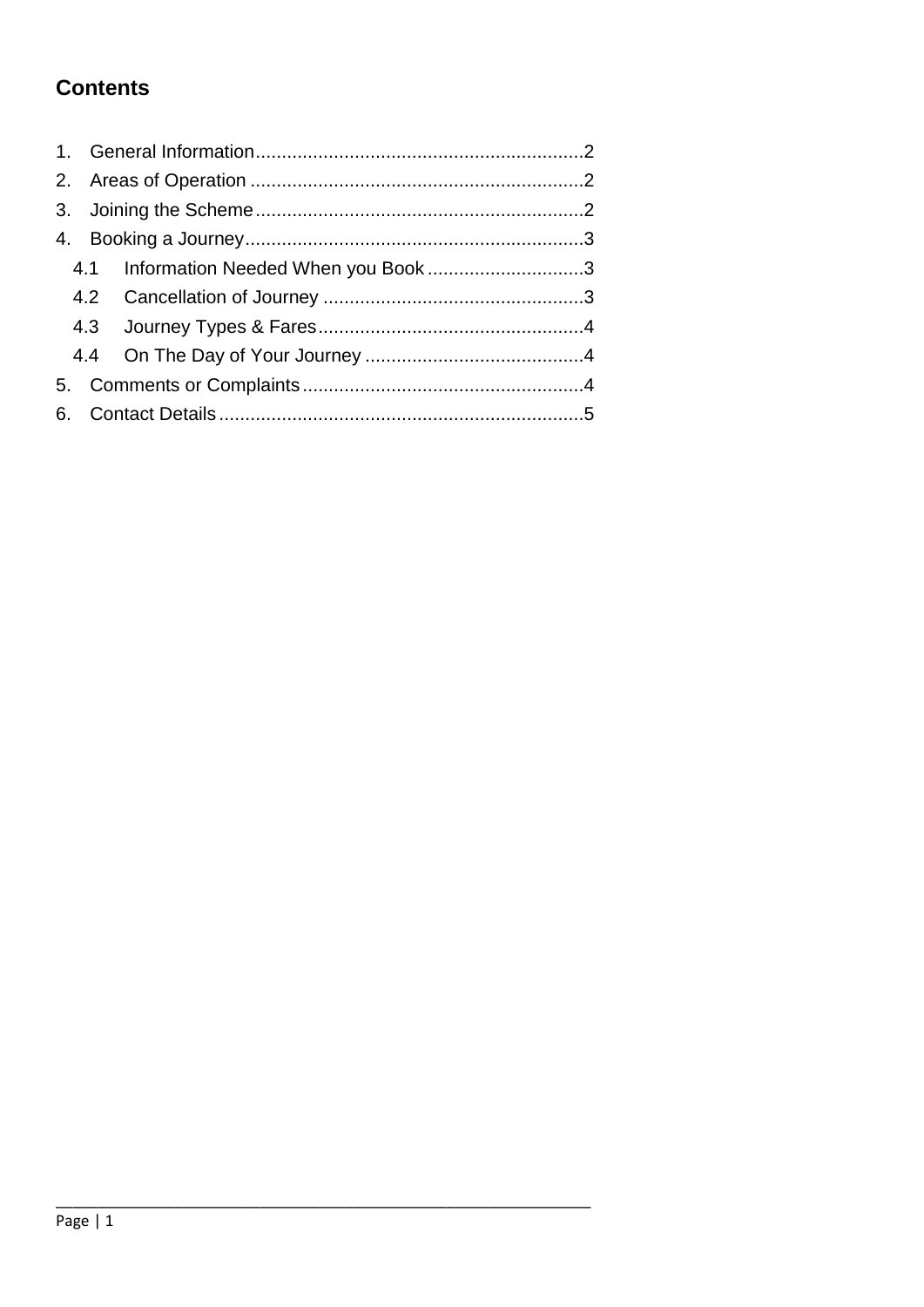## **Information For our 'Town Rider' Service**

#### <span id="page-2-0"></span>**1. General Information**

'Town Rider' is an affordable wheel chair accessible demand responsive Community Bus service serving Bridgend town wards operated by Bridgend Community Transport – a local not for profit charity. Concessionary pass holders may travel free of charge on the scheme.

'Town Rider' is targeted at people who find it difficult to use mainstream bus services and is available to residents within designated areas of Bridgend (see section 2). Drivers are on hand to help passengers board and alight vehicles and will even help carry shopping bags to the door.

'Town Rider' operates on a door to door basis. The service is subject to availability and guideline timetables which will vary according to the demand for travel and requested destinations on any given day. Passengers may use the service to access local essential services such as grocery shops, supermarkets, health and well-being services etc. or even visit McArthur Glen. Unlike other community transport services or taxis, passengers booking the service will not have exclusive use of the bus and will likely be sharing the vehicle with other pre-booked passengers who are travelling to the same or nearby destination.

<span id="page-2-1"></span>At present our registered operating area only covers the wards / areas overleaf:

#### **2. Areas of Operation**

| Aberkenfig Brynmenyn     | <b>Cefn Cribwr</b> | Nottage  |
|--------------------------|--------------------|----------|
| <b>Brackla</b>           | Coity Laleston     | Pen-y-fa |
| <b>Bridgend Central,</b> | Cornelly           | Porthcay |
| <b>Broadlands</b>        | Coychurch          | Pyle     |
| <b>Bryncethin</b>        | Dan-y-Graig        | Sarn     |
| Bryngarw house           | Kenfig Hill        | Tondu    |
| <b>Bryntirion</b>        | Litchard           | Wildmill |
| Cefn Glas                | <b>Newton</b>      |          |

**Cefn Cribwr Nottage** Coity Laleston Pen-y-fai Cornelly **Porthcawl** Coychurch Pyle Dan-y-Graig Sarn Kenfig Hill Tondu **Newton** 

#### <span id="page-2-2"></span>**3. Joining the Scheme**

In order to register for our services you will need to complete a 'Town Rider' membership application form. There is no joining fee.

\_\_\_\_\_\_\_\_\_\_\_\_\_\_\_\_\_\_\_\_\_\_\_\_\_\_\_\_\_\_\_\_\_\_\_\_\_\_\_\_\_\_\_\_\_\_\_\_\_\_\_\_\_\_\_\_\_\_\_\_\_\_\_

If you do not have a form, please contact one of our Transport Coordinators on 01656 669665 who will send you a form for completion. Forms should be returned to our office and you will find the address at the bottom of the application form.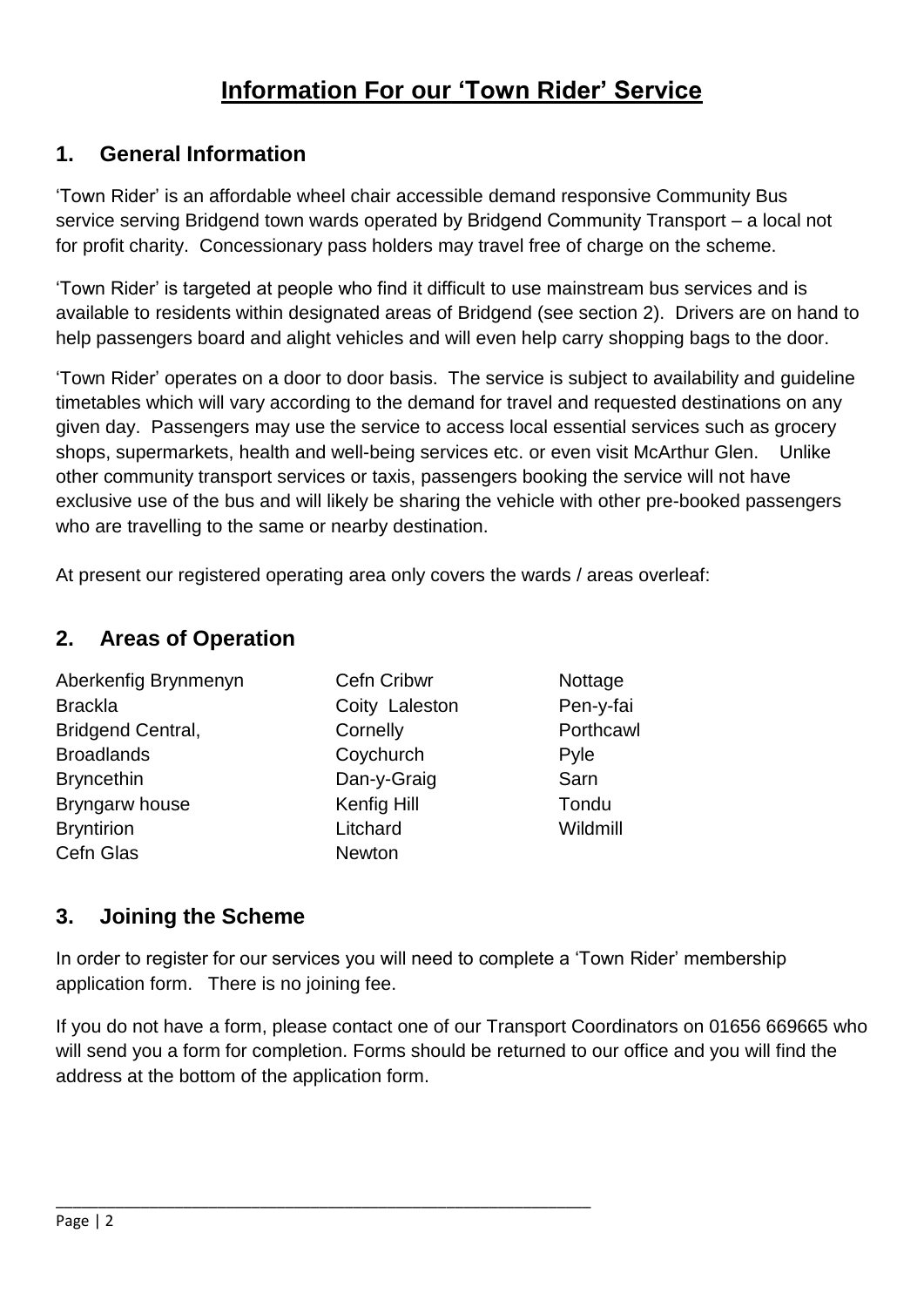#### <span id="page-3-0"></span>**4. Booking a Journey**

- ALL requests for journeys MUST be made by contacting our transport coordinator on 01656 669665
- ALL journey requests MUST be made before 4.30pm a minimum of 24 hours in advance i.e. journeys required for Monday should be requested no later than Friday; journeys required on Tuesday should be made no later than Monday etc.
- When the office is busy or outside of office hours, an answer phone service is available for you to leave your name, number and message for the coordinator to ring you back to make the arrangements. Please note that your booking **will not** be confirmed until you have spoken to our transport coordinators.

All journey requests are subject to availability and will be issued on a first come first served basis. Please be aware that although we do try to accommodate as many requests as possible other factors such as the times required, pick up points or destination details may affect the booking process.

This may mean that you as the user may need to be flexible in relation to times / days on nonessential journeys where possible.

#### <span id="page-3-1"></span>**4.1 Information We Require When You Book**

Each time you book you should inform us of the following:

- Day, Date and Time transport is required
- If you are attending an appointment, we require the time of the appointment
- Address from which you wish to be collected
- Your destination name and address
- Return journey time (if required)
- Additional information such as if you use a Walking aid or / wheelchair.
- If a companion i.e. a friend or family member is travelling with you to assist you.
- Any parking or access problems with your address or the destination.

\_\_\_\_\_\_\_\_\_\_\_\_\_\_\_\_\_\_\_\_\_\_\_\_\_\_\_\_\_\_\_\_\_\_\_\_\_\_\_\_\_\_\_\_\_\_\_\_\_\_\_\_\_\_\_\_\_\_\_\_\_\_\_

#### <span id="page-3-2"></span>**4.2 Cancellation of Booked Journeys**

If for any reason you cannot make a journey you should telephone to cancel the trip as soon as possible. There is an answer machine operating out of office opening hours on which you may leave a message.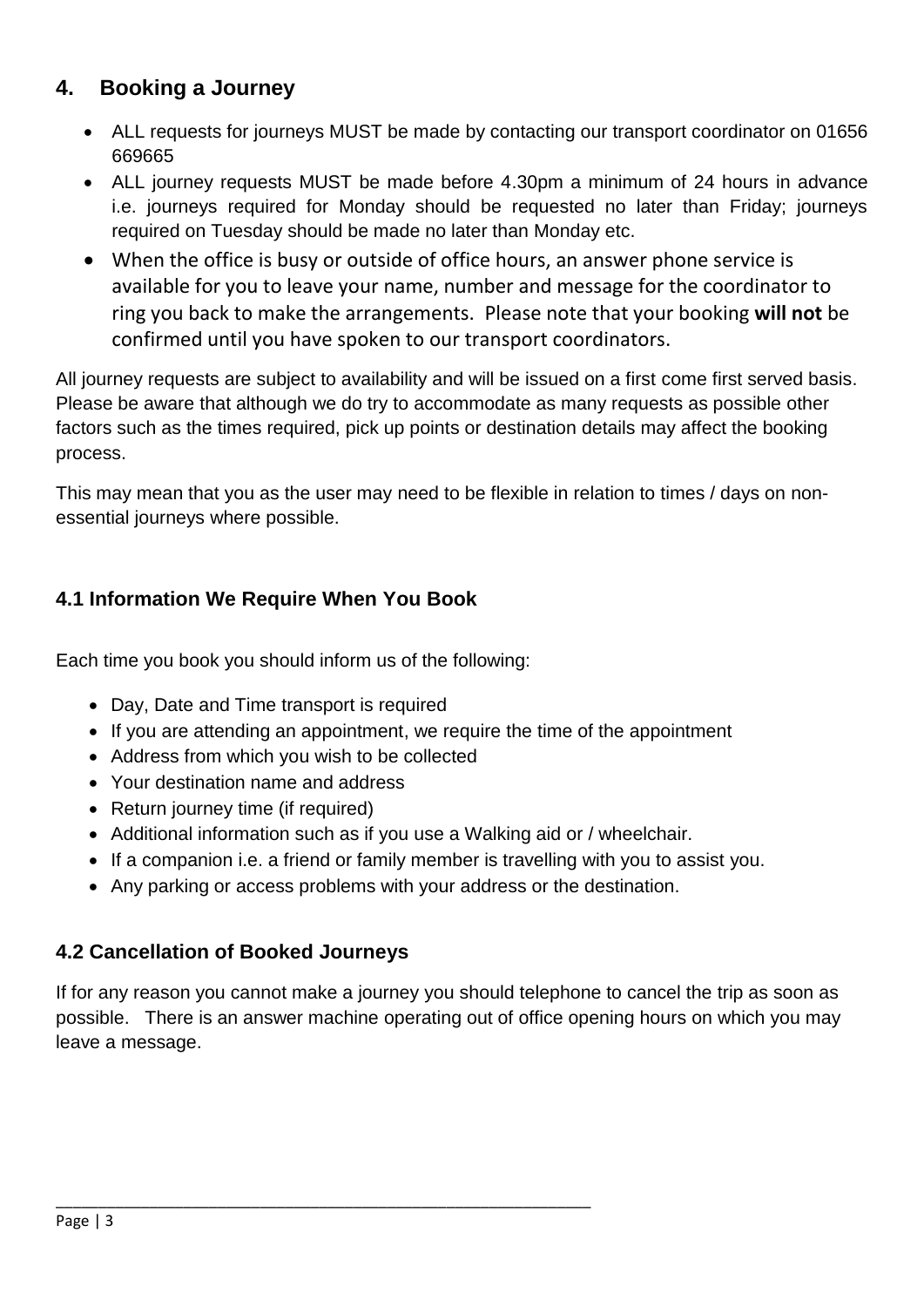#### <span id="page-4-0"></span>**4.3 Journey Types & Fares**

The fare will be collected directly from you by your driver. Concessionary bus passes (including companion passes) are accepted on the service. Pass holders travel free of charge under the All Wales Concessionary fare scheme operated by Welsh Government, provided a valid pass is presented to the driver each time you board the vehicle. If you don't have a bus pass and feel you are eligible for one please let us know and we will advise you of the process of getting one.

All other passengers will be required to pay a fare as follows:

| Single:        | £3.65 $*$ |
|----------------|-----------|
| <b>Return:</b> | £5.00 $*$ |

**\*** Fares are correct as at time of print and are subject to change. Notices of any proposed increases will be displayed on 'Town Rider' vehicles a minimum of one month prior to increase.

#### <span id="page-4-1"></span>**3.2 On The Day of Your Journey**

- The driver will usually arrive at the arranged pick up point at the agreed time (subject to traffic conditions). Please note that the driver could be as much as 15 minutes early or late, and so you should be ready for collection in advance of your agreed pick up time.
- Please ensure that you are ready and waiting for the transport as even small delays can have an effect on journeys later in the day.
- The driver will sound the bus horn to alert you of their presence. If you have indicated during the booking process that you require assistance from your door to the bus, the driver will know this and assist you.
- Once on board the vehicle, the driver will inform you of the cost of the journey and issue you with a ticket.
- The driver will take you to your pre booked specified destination(s). However as mentioned previously, Town Rider is a bus service there may be additional pickups or drop-offs on route to your destination.

#### <span id="page-4-2"></span>**4 Comments or Complaints**

\_\_\_\_\_\_\_\_\_\_\_\_\_\_\_\_\_\_\_\_\_\_\_\_\_\_\_\_\_\_\_\_\_\_\_\_\_\_\_\_\_\_\_\_\_\_\_\_\_\_\_\_\_\_\_\_\_\_\_\_\_\_\_

As a not-for-profit organisation we are always happy to receive comments of the excellent service provided by the dedicated staff and volunteers of Bridgend Community Transport. However, we do understand that things do occasionally go wrong. Therefore, we would very much appreciate if you have any concerns or complaints about the level of service, or any other matter relating to the scheme, that you direct them in the first instance to the coordinator who will process your complaint or comments. If a complaint is made you will be issued with a copy of our complaints procedure.